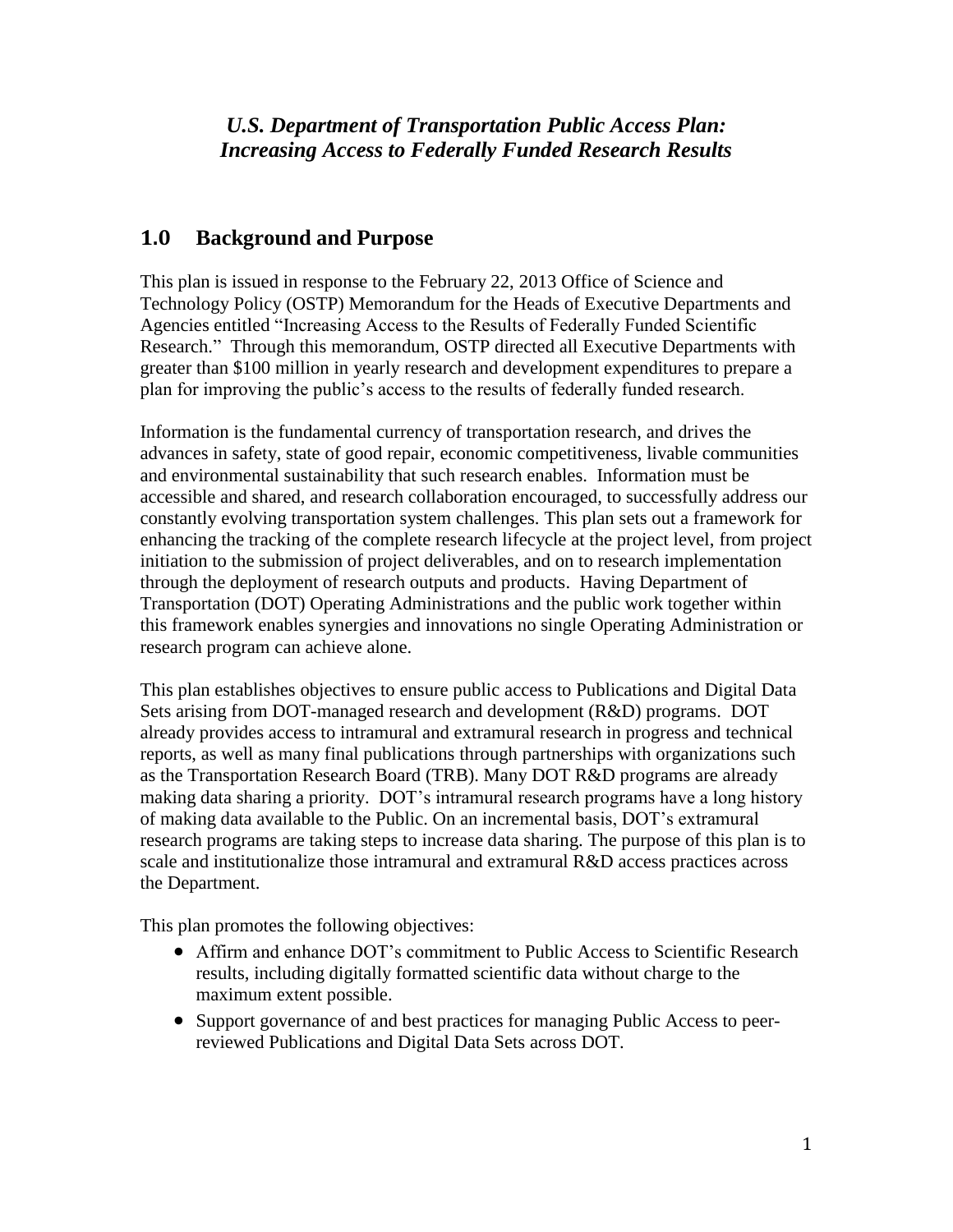- Ensure continuous access to and reliable preservation of DOT-funded Publications and Digital Data Sets for research, development and education purposes, within available resources.
- Preserve and increase the use of Scientific Research results to enhance scientific discovery and deployment of research results.
- Enhance the use of Scientific Research results to promote innovation and economic competitiveness.
- Affirm DOT's support for the reproducibility of Scientific Research results.
- Make DOT's research portfolio available to the public at the project level.

# **2.0 Scope**

All Operating Administrations and Secretarial offices will adhere to the following directives:

- Moving Ahead for Progress in the 21<sup>st</sup> Century Act: *National Transportation Library* (MAP-21; P.L. 112-141, July 6, 2012; 49 U.S.C. 6304).
- OSTP Memorandum: *Increasing Access to the Results of Federally Funded Scientific Research* (February 22, 2013).
- OMB Memorandum M-13-13: *Open Data Policy - Managing Information as an Asset* (May 9, 2013).

"Scientific Research," for the purpose of this plan, will be defined as activities comprising creative work undertaken on a systemic basis in order to increase the stock of knowledge, including knowledge of man, culture and society.

"Publications," for the purpose of this plan, will be defined as any final peer-reviewed manuscript accepted for publication, any intramural technical or final reports, and any Scientific Research project written deliverable (e.g., technical/final reports) that arises from extramural research funded, either fully or partially, by federal funds awarded through a DOT-managed contract, grant, or other agreement.

"Digital Data Sets," for the purpose of this plan, will be defined as all scientific data collected through research projects funded, either fully or partially, by federal funds awarded through a DOT contract, grant or other agreement or collected by DOT employees. Such scientific data are the digitally recorded factual materials resulting from research that is necessary to validate research findings.

"Intramural," for the purposes of this plan will mean research activities led by federal government employees and funded directly as a part of the U.S. Department of Transportation's budget, including salaries, laboratories, technical research centers, and other resources.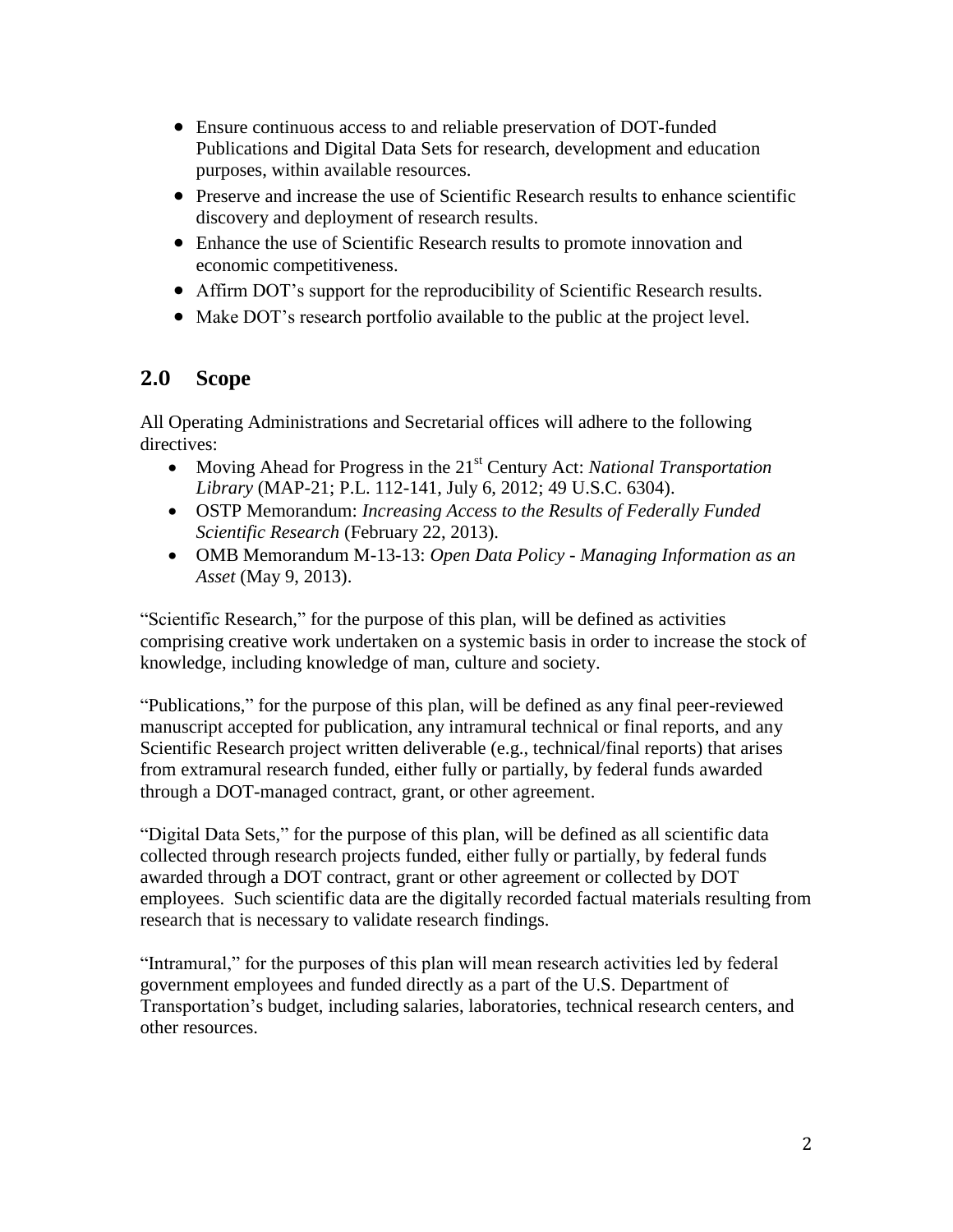"Extramural," for the purpose of this plan will mean research activities undertaken as the result of an award of a grant, contract or cooperative agreement to an outside institution or individual, partially or fully funded by the U.S. Department of Transportation.

"Public," for the purposes of this plan will include the general public, as well as qualified researchers or other similar entities.

"Public Access" to Publications and Digital Data Sets, for the purpose of this plan, will mean:

- The Public is aware of the Digital Data Set holdings and/or the Digital Data Sets generated, fully or partially, through federally funded Scientific Research;
- The Public is able to download and analyze unclassified Publications and/or Digital Data Sets unless specifically precluded by privacy, confidentiality or National/Homeland security concerns; wherein
	- Public Access may be restricted to subsets of the Public based on the sensitivity of the Publication and/or Digital Data Set; and
	- Public Access may be controlled by Institutional Review Boards or other means or terms as necessary.<sup>1</sup>

None of the above precludes the inventorying of Scientific Research Digital Data Sets and the display of their descriptions and terms of access, to the extent required by M-13- 13 and the applicable Data Management Plan.

Implementation of this plan will be prospective and will not apply to any Publication or Digital Data Set established before this plan is effective, notwithstanding the effective date for meeting the requirements of M-13-13 (both the scope of the inventory and the implementation of open data standards) that applies to DOT-generated Digital Data Sets. Any new intramural program, as well as any award, modification to an existing award or extension of an existing agreement for extramural research made on or after implementation of this plan will be subject to this plan. If DOT has exercised rights over extramural Digital Data Sets, these will also be inventoried to the maximum extent practicable. To the extent required by statute or regulation, Publications and Digital Data Sets generated in the furtherance of research and development activities under the DOT's Small Business Innovation Research (SBIR) program are exempt from the requirements of this plan, notwithstanding the requirements of M-13-13.

# **3.0 Applicability**

 $\overline{a}$ 

This DOT Public Access Plan applies to the following individuals:

 $1$  Data subject to confidentiality restrictions can be made available to the Public after disclosure review by an Institutional Review Board or other means in the form of public use datasets or access through a research data center.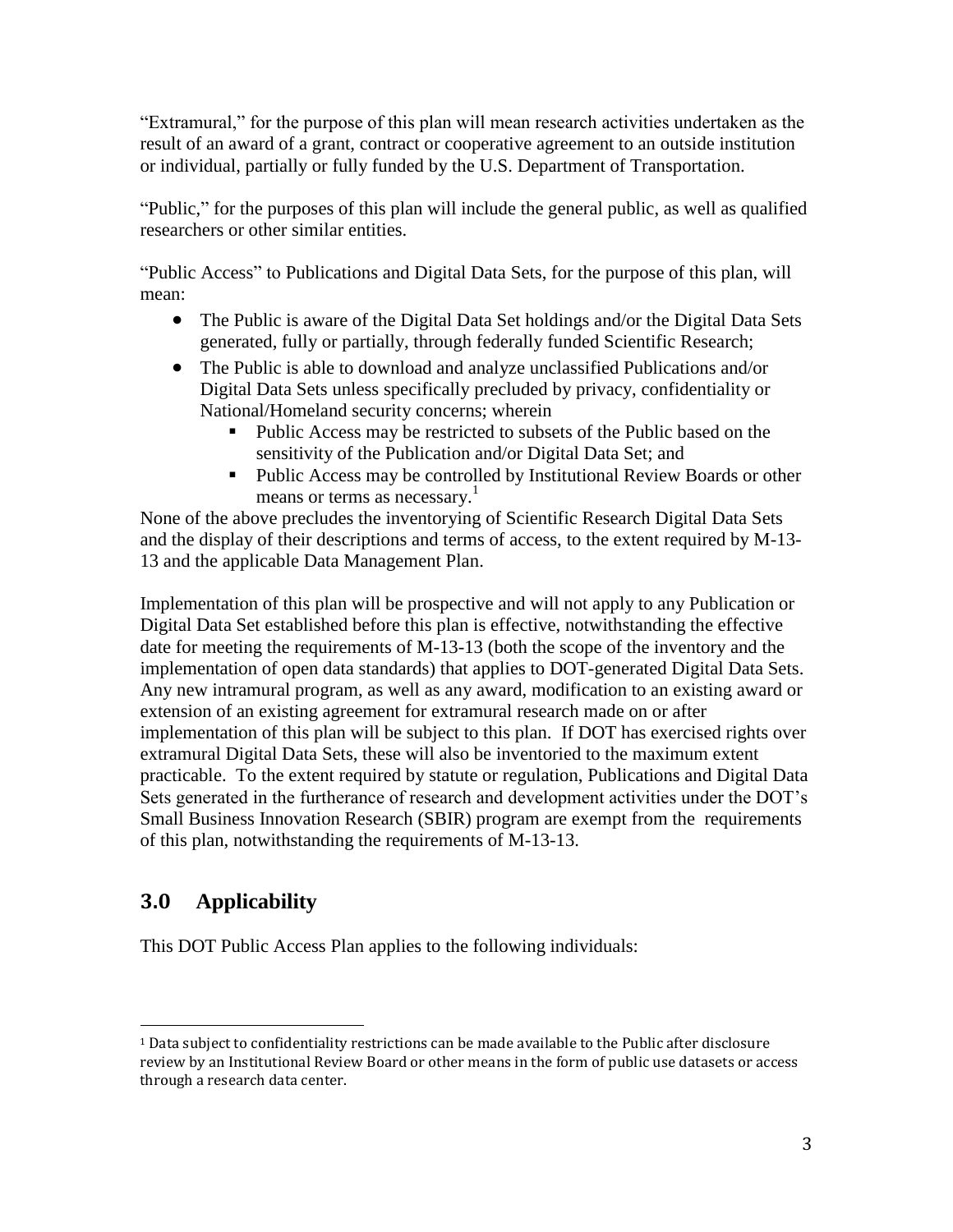- All DOT employees, including full- and part-time employees; as well as support service contract employees, consultants and temporary and special government employees.
- Awardees from non-DOT organizations that publish Scientific Research material or compile Digital Data Sets resulting from research and development programs conducted under a DOT grant, contract, or other agreement. This includes but is not limited to states, localities, regulated parties, non-profit and volunteer organizations, contractors, cooperative agreement holders, grantees, cooperating federal agencies, intergovernmental organizations, universities and other educational institutions.

#### **4.0 Requirements**

#### **4.1 Publications**

This plan requires that authors and/or Operating Administrations submit to the DOT National Transportation Library (NTL) digital repository all Publications that meet the Scope criteria above, unless specifically precluded by privacy, confidentiality, or National/Homeland security concerns*.* As the Department's solution for Public Access to Publications, NTL's systems, which are built on international standards and protocols for interoperability, information exchange, federated searching, and metadata sharing, maximize the potential for creative reuse to enhance value to all stakeholders. NTL's mandate to work with other federal, state, local and industry organizations to facilitate access to and use of transportation information and partnerships with other federal scientific and technical information agencies both maximize the impact of the Federal research investment in transportation and encourage private-public collaboration.

This plan further requires, to the extent feasible and consistent with applicable law, policy, or agency mission, Publications to be freely available to the Public no later than 12 months following publication. Terms and conditions of the award may permit negotiation of this embargo period, as required. The determination of a 12 month embargo period is based upon our understanding of the timeline set forth in the February 22, 2013 OSTP Memorandum entitled: *Increasing Access to the Results of Federally Funded Scientific Research*, while protecting the intellectual property of researchers.

DOT will utilize an electronic online methodology to be developed for allowing the public to petition for alterations to the proposed embargo period. Requestors will fill out a web form with details about their embargo change request for decrease or increase. The petition will be received and coordinated within the Department by the National Transportation Library (NTL). NTL will forward the petition for review to the appropriate Operating Administration (OA) or Secretarial Office, which will provide a decision within one (1) month of request. If the decision is granted and would result in immediate release of a publication, the publication will be made public within two (2) weeks of the decision to allow for processing time needed by NTL. While DOT will work with other government agencies to determine the most appropriate period of embargo for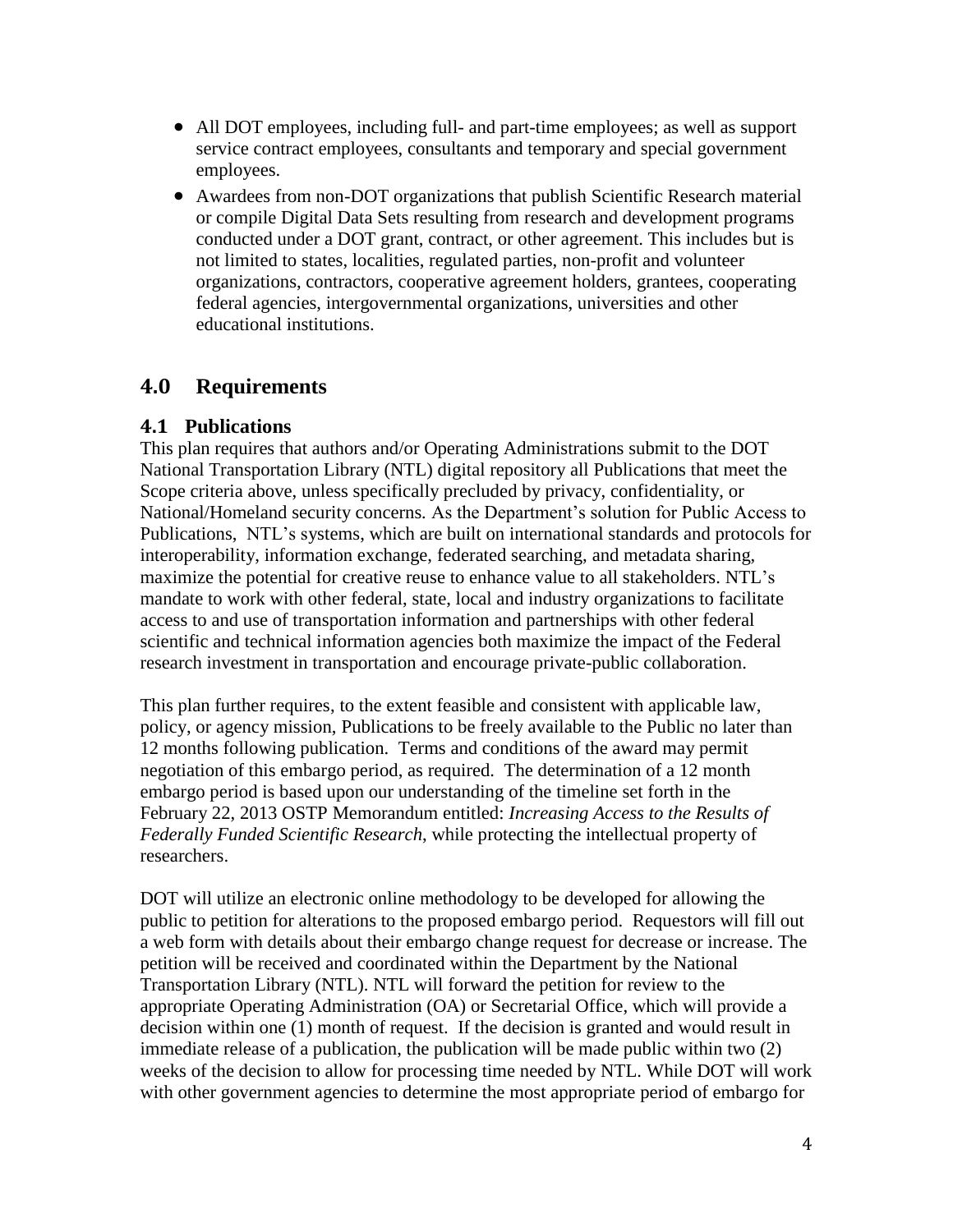specific fields of research and technology, it will not alter (i.e., decrease or increase) its then existing embargo period by more than six (6) months based on any single approved petition.

# **4.2 Data**

This plan to the extent feasible and consistent with applicable law and policy; agency mission; resource constraints; U.S. national, homeland and economic security; and the objectives listed below, require digitally formatted scientific data resulting from unclassified research supported wholly or in part by Federal funding to be stored and publically accessible for search, retrieval, and analysis. This plan requires that awardee(s) and/or the respective Operating Administration ensure Public Access to final research data, subject to the above restrictions and those imposed by data quality and the need to protect national/homeland security, individual privacy, and confidentiality. Ensuring Public Access may include making such Digital Data Set available to the respective Operating Administration or the DOT for dissemination purposes in keeping with the *Departmental Data Release Policy* (DOT Order 1351.34). DOT will allow the inclusion of appropriate costs for data management and access in proposals for federal funding for Scientific Research. All Digital Data Sets subject to this plan will be inventoried in the DOT Public Data Listing, whether performed by intramural or extramural researchers.

DOT employees, grantees, contractors, and cooperative agreement awardees must comply with OMB's M-13-13 as well as DOT Order 1351.34 (*Departmental Data Release Policy*, adopted March 28, 2011). All DOT-funded research proposals, intramural and extramural, must include a supplementary document labeled "Data Management Plan" (DMP). In addition to providing long-term Digital Data Set preservation and storage location information, such DMPs may also discuss why longterm preservation and/or Public Access cannot be justified, if applicable.

In the DMP, researchers will propose their strategy(ies) to deposit Digital Data Sets resulting from DOT-funded Scientific Research in a repository that enables and allows for Public Access and sharing. Such proposed DMP will be reviewed and must be approved by each respective Operating Administration. A sample DMP will be provided as guidance to all extramural researchers.

### **4.3 Research Project Records**

Providing full access to the DOT's scientific publications and digital data requires comprehensive tracking of the Department's research portfolio at the project level. The Department's approach to this is to build upon existing research lifecycle tracking arrangements between the Transportation Research Board's Research-in-Progress (RiP) database<sup>2</sup>, the USDOT Research Hub<sup>3</sup>, and NTL Digital Library<sup>4</sup>, and to add a new

 $\overline{a}$ 

<sup>2</sup> [http://rip.trb.org](http://rip.trb.org/)

<sup>3</sup> <http://rita.dot.gov/researchhub>

<sup>4</sup> <http://ntl.bts.gov/>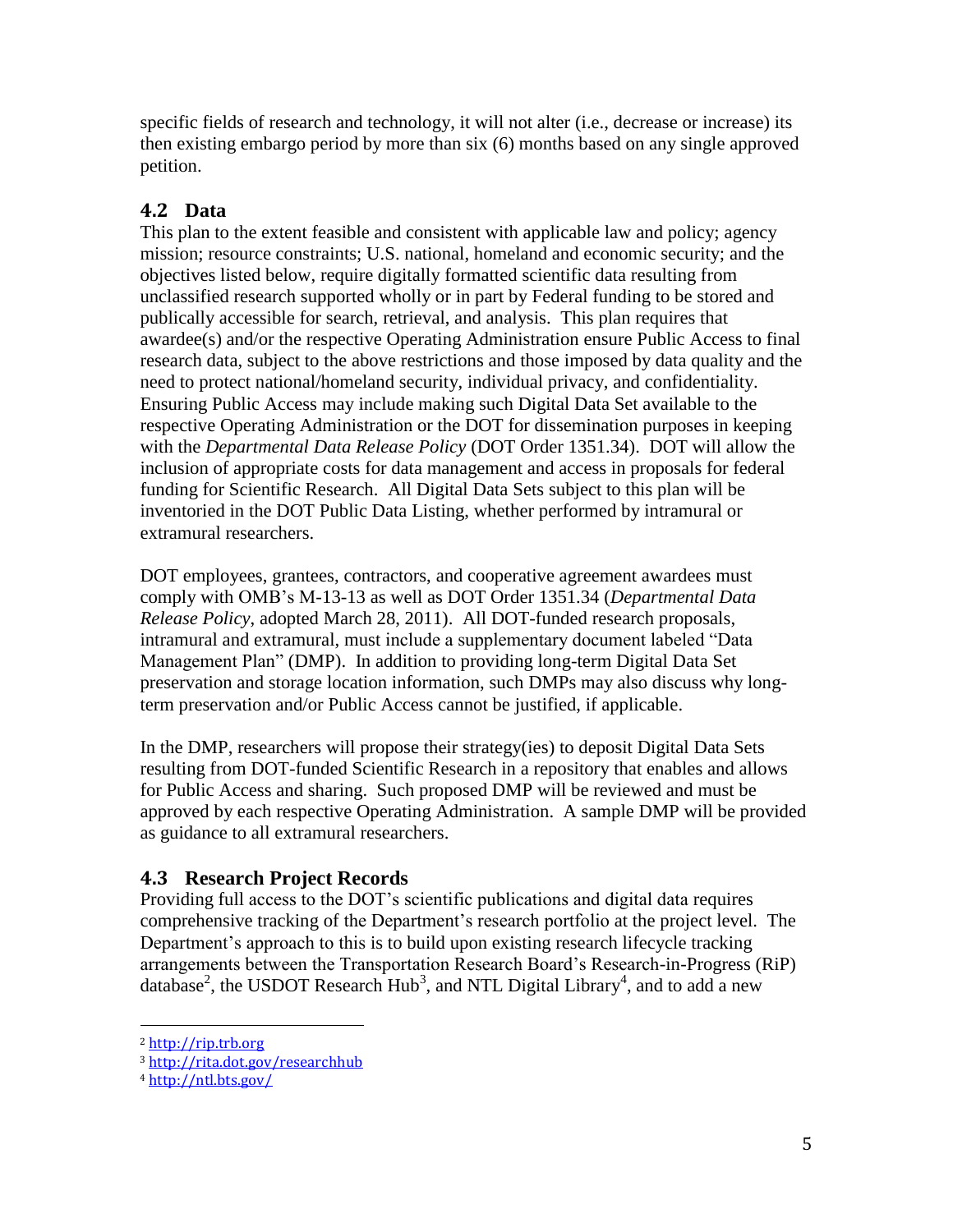interface with the DOT Public Data Listing<sup>5</sup>. This process is described in more detail below.

The USDOT Research Hub (Research Hub) is a publicly available, web-based, searchable database of the Department's research portfolio, containing project records that describe the Department's current and past research activities at the project level. When projects are completed, project deliverables (typically technical reports) are ingested into the NTL Digital Library and added as NTL-based URLs to associated project records.

The NTL currently serves as the permanent archive of technical reports and will continue to do so under this Plan. Links for technical reports listed in the Research Hub are provided for copies deposited in NTL's archive. The NTL will also provide a searchable database of Data Management Plans submitted as a part of this Plan's requirements. Reports housed or accessible through the NTL are available without charge. For public access, NTL's functionality will have to be expanded to include the capability for managing the embargo and compliance processes required by this Plan.

The DOT Public Data Listing, required under OMB Memorandum M-13-13, will be expanded to add descriptions of and links to datasets resulting from scientific research. This listing will serve as a single access point for DOT's intramural and extramural public datasets, which are also reported to data.gov.

Once the Public Access Plan is implemented, the Research Hub will serve as the linking mechanism for scientific publications and their underlying research data by requiring that links to digital data sets (as referenced in the DOT Public Data Listing) are submitted along with other project deliverables as part of the project close-out process. This will create one publicly-accessible record for each completed research project that contains the research project description and links to any associated publications and data. These records will be reviewed periodically by DOT staff to ensure compliance with the terms of the Public Access Plan.

All DOT research fund recipients (for extramural research) and Operating Administrations (for intramural research) will be responsible for ensuring that individual research project descriptions are submitted to Transportation Research Board's Researchin-Progress (RiP) database (for subsequent ingestion into the USDOT Research Hub)<sup>6</sup>

l

<sup>5</sup> <http://www.dot.gov/data>

 $6$  A variety of longstanding arrangements within the transportation research community have resulted in some DOT research programs submitting research records to the USDOT Research Hub while others submit research records to TRB's Research-in-Progress (RiP) database. These two databases have therefore established an agreement to exchange data at regular intervals so that both provide a portal to DOT's research portfolio. This Plan establishes a new standardized approach to research project record submission across the Department that aims to improve the accuracy and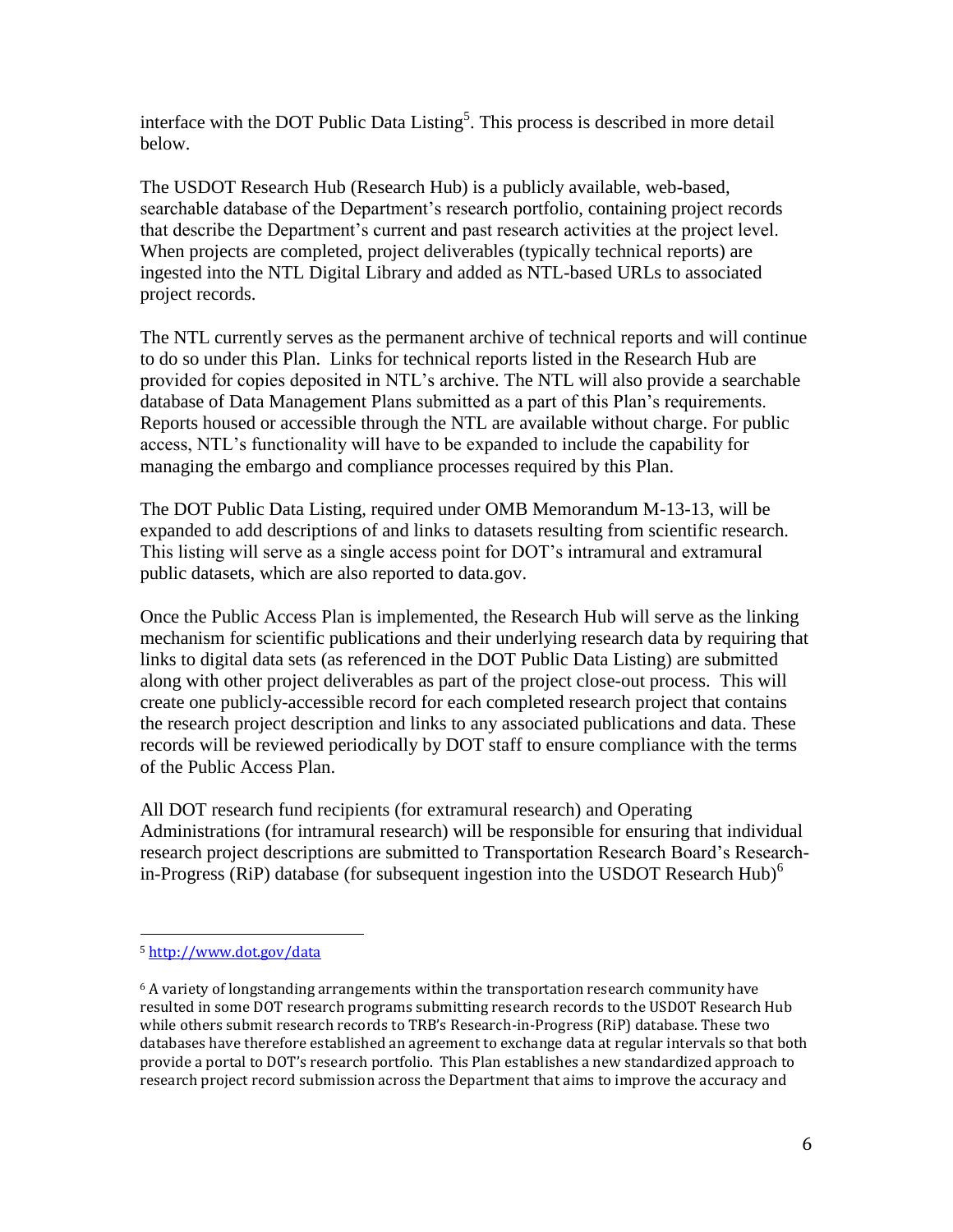and to ensure that these project records are updated over the duration of the project. Project outputs/products and any documented impacts/outcomes resulting from research implementation will be submitted directly to USDOT Research Hub using the process already in place. DOT will also develop policies to ensure new awards to researchers or institutions are not finalized until the awardee has successfully satisfied all terms of previous awards from DOT, including compliance with publication requirements and Data Management Plans.

# **5.0 Authority**

 $\overline{a}$ 

The U.S. legal and policy landscape promotes the concept of access to scholarly Publications and Digital Data Sets produced with support of federal funds. The elements of this landscape most relevant to Public Access and the DOT are summarized below:

- The America COMPETES Reauthorization Act of 2010 (P.L. 111-358), Section 103, outlines the Office of Science and Technology Policy (OSTP) Director's "responsibility to coordinate Federal science agency research and polices related to the dissemination and long-term stewardship of the results of unclassified research, including digital data and peer-reviewed scholarly publications, supported wholly, or in part, by funding from the Federal science agencies."
- The Office of Management and Budget (OMB) Circular A-11 ("Preparation, Submission and Execution of the Budget'; August 3, 2012) defines research and development activities as "creative work undertaken on a systematic basis in order to increase the stock of knowledge, including knowledge of man, culture and society, and the use of this stock of knowledge to devise new applications."
- The Copyright Law (17 U.S.C. 105) provides that "copyright protection under this title is not available for any work of the United States Government."
- The Freedom of Information Act (5 U.S.C. 552) provides for public access to the records of the federal government.
- The E-Government Act of 2002 (44 U.S.C. 101) has among its primary purposes the promotion of "the use of the Internet and emerging technologies within and across Government agencies to provide citizen-centric Government information and services" as well as providing "enhanced access to Government information and services."
- OMB Circular A-130 ("Management of Federal Information Resources") specifies that "[t]he open and efficient exchange of scientific or technical government information … fosters excellence in scientific research and effective use of federal research and development funds."
- MAP-21(49 U.S.C. 6304(a)) mandates the National Transportation Library to "serve as a central depository for research results and technical publications of the Department" and "provide a central clearinghouse for transportation data and information of the Federal Government."

coverage of DOT's research portfolio, as represented in the USDOT Research Hub and the RiP database.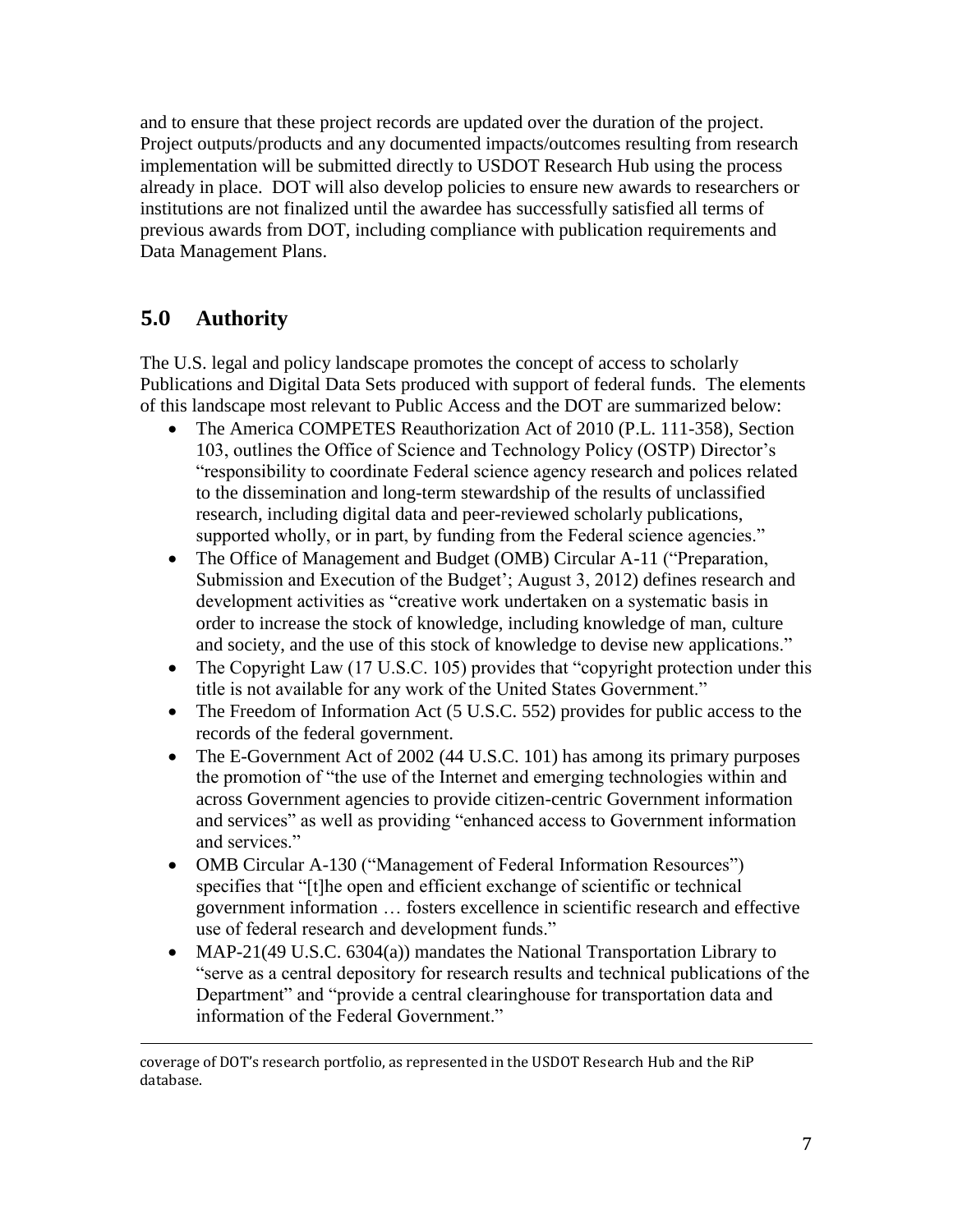- The Paperwork Reduction Act (44 U.S.C. Chapter 35) has as one of its key purposes to "ensure the greatest possible public benefit from and maximize the utility of information created, collected, maintained, used, shared and disseminated by or for the federal government."
- OMB Memorandum M-10-06 ("Open Government Directive", December 8, 2009) in furtherance of transparent government and openness directs agencies to "publish information online in an open format that can be retrieved, downloaded, indexed and searched by commonly used web search applications." It further defines an open format as one that is "platform independent, machine readable, and made available to the public without restrictions that would impede the re-use of that information."
- OMB Memorandum M-13-13 "requires agencies to collect or create information in a way that supports downstream information processing and dissemination activities" which "includes machine-readable and open formats, data standards and common core and extensible metadata for all information creation and collection efforts."
- DOT Order 1351.34 (*Departmental Data Release Policy* adopted March 28, 2011) states the DOT policy to be to "disseminate data as soon as possible after collection, subject only to the limits imposed by resources, technology, authority, regulation and data quality while protecting security, privacy and confidentiality. DOT will not impede the prompt dissemination of data...."

# **6.0 Roles and Responsibilities**

#### **The Assistant Secretary for Research and Technology:**

- In accordance with 49 CFR, Subtitle A, Part 1, will establish, manage, and implement Public Access to Publications and Digital Data Sets.
- Will coordinate the implementation of this plan with DOT Operating Administrations and the Office of the Secretary.
- Coordinate collaboration and cooperation on implementation of this plan with other Executive Departments and Agencies.

#### **Heads of DOT Operating Administrations and Secretarial Offices:**

- Will include the requirements of this plan as terms and conditions for grants, contracts, and other funding agreements established on or after the implementation date, including continuations of grants, contracts or other agreements that augment a Publication or Digital Data Set undertaken before the implementation date.
- Develop specific guidelines for intramural or extramural research and development projects supported wholly or in part by DOT-managed contracts, grants and other funding agreements, to ensure submission of Publications to the DOT NTL digital repository; and the management, preservation and continuing Public Access to the content of Digital Data Sets.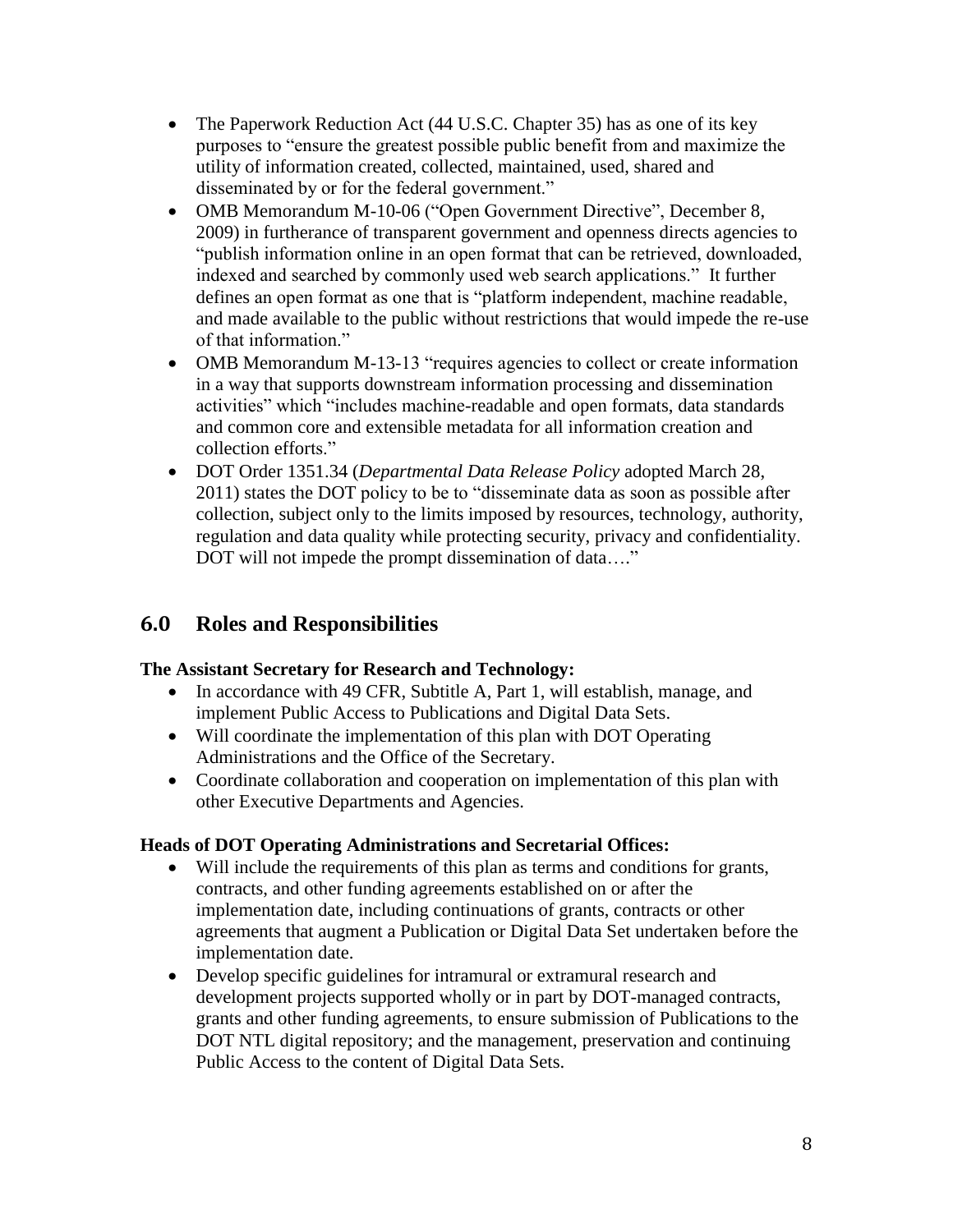- Provide training and guidance to all researchers, intramural and extramural, as to their obligations and responsibilities under this plan.
- Ensure compliance with this plan.

#### **Awardees and Their Institutions:**

- Ensure that all terms and conditions are incorporated in the awardee's or institution's approved plan for complying with the DOT Public Access Plan. In furtherance of this objective, DOT will partner with other Executive Departments and Agencies and individually provide training for extramural researchers of their obligations relating to the requirements of this Plan.
- Ensure that sub-awardees, researchers and authors are aware of and comply with the DOT Public Access Plan and that awardee's and institutional researcher's practices comply with this plan.
- Ensure all terms and conditions of awards are met, including the submission of Research Project Records, Publications (even if the awardee is not the author or co-author of the final manuscript accepted for publication), and Digital Data Sets that arise in whole or in part with funding received through a DOT-managed contract, grant or other agreement.

#### **Principal Investigators:**

- Ensure that all rights under copyright are non-exclusively retained by DOT and that the terms and conditions of publication do not impair the obligation of the authors to comply with the DOT Public Access Plan.
- Comply with DOT and Operating Administration guidance to ensure compliance with this plan.

### **7.0 Implementation**

This plan establishes major implementation requirements to which all DOT programs, Operating Administrations, Secretarial offices and internal procedures will adhere when addressing the planning, submission, management, access, and long-term preservation of Publications and Digital Data Sets resulting from federally funded scientific research.

#### **7.1 Implementation and Compliance**

The DOT will adopt a systematic approach to implement this Public Access plan addressing the processes and procedures to be followed before research begins, as well as for the submissions process, management, access, and preservation for Publications and Digital Data Sets. Further, DOT will:

- Establish an iterative process of policy design, planning, implementation, evaluation/impact assessment, and policy redesign regarding the detailed aspects of this plan.
- Work in full and open consultation with all stakeholders, including other federal agencies, libraries, publishers, users of federally funded research results, and the Public, to maintain and improve this Public Access Plan. DOT participates in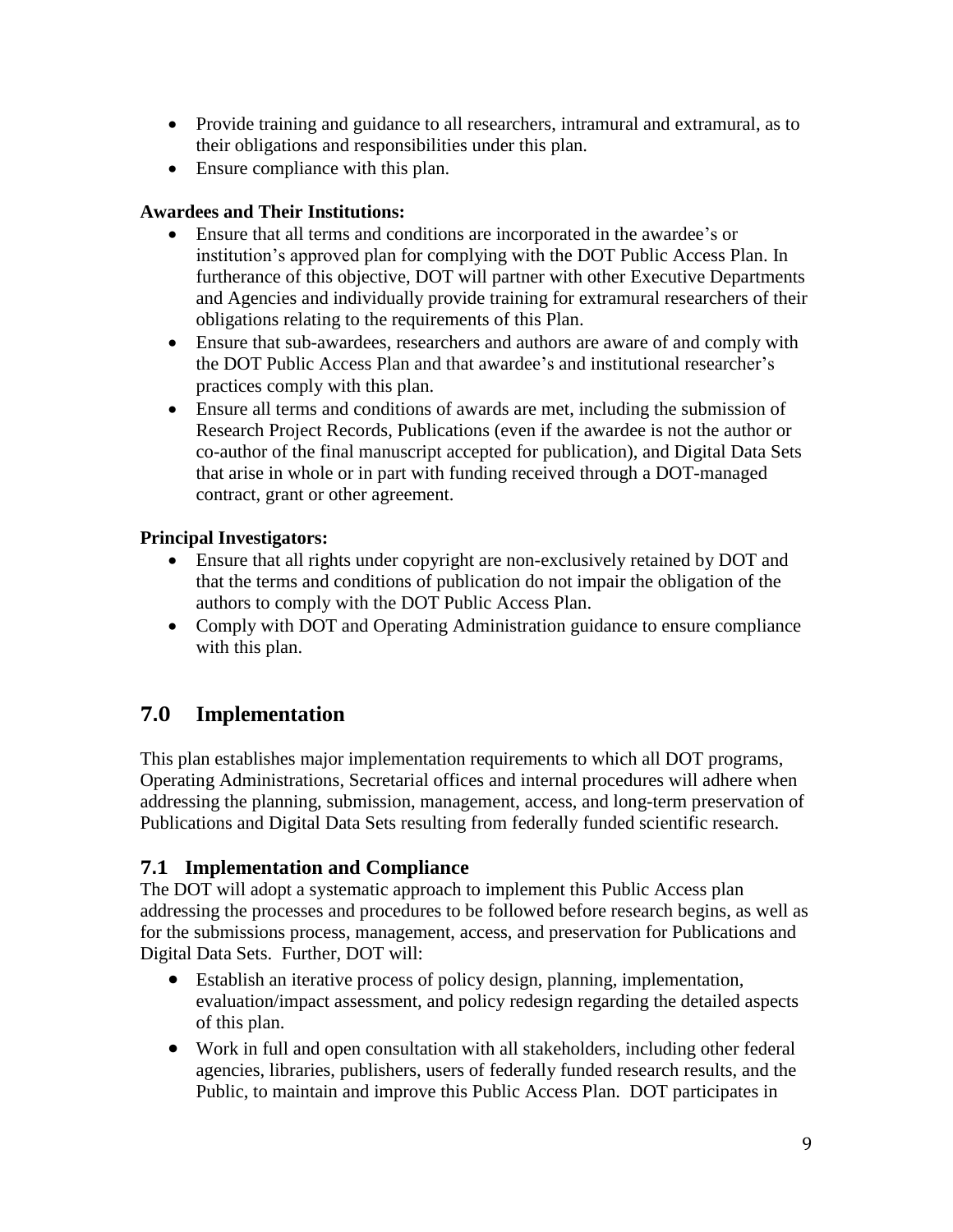many existing forums where we gather feedback from stakeholders, such as researchers, universities, and civil society groups. These forums include, but are not limited to, the Transportation Research Board, CENDI, NFAIS, AASHTO Standing Committee on Research, and Council of University Transportation Centers.

- DOT will explore the development of a research data commons, a federated system of research databases, along with other Departments and Agencies for storage, discoverability, and reuse of data with a particular focus on making the data underlying the conclusions of peer-reviewed scientific publications resulting from federally funded Scientific Research available.
- Develop an enforcement and compliance mechanism for this Public Access Plan which ensures that we measure and report on the Publication and Digital Data Set submission activity associated with all intramural and extramural activities. The mechanism includes tracking unique researcher IDs and funding agreement numbers in major research indices, such as the Transportation Research Board's TRID database, the SHARE (the SHared Access Research Ecosystem) database, and FundRef database (which tracks funding agreement numbers for research published in peer-reviewed publications) to determine what has been published.
- Direct each OA to establish compliance procedures to be enforced by the Contracting Officers for extramural research and designated officials for intramural research.

### **7.2 Before Research Begins**

DOT will:

- Establish new terms and conditions for all DOT funding agreements requiring both the immediate grant of a comprehensive non-exclusive, paid-up, royalty-free copyright license to the DOT and the submission of any Publications to the NTL digital repository. The copyright license must include "all rights under copyright," including, but not limited to:
	- $\blacksquare$  Right to copy;
	- Right to distribute;
	- Right to prepare derivative works;
	- Right to display; and
	- Right to perform in public.
- Consistent with emerging Committee on Financial Assistance Reform (COFAR) requirements, establish a framework for tracking the lifecycle of the DOT research portfolio at the project level through unique project identifiers.
- Use digital object identifiers (DOI) to individually identify each Publication and Digital Data Set, to allow for correlation between associated Publications and supporting Digital Data Sets.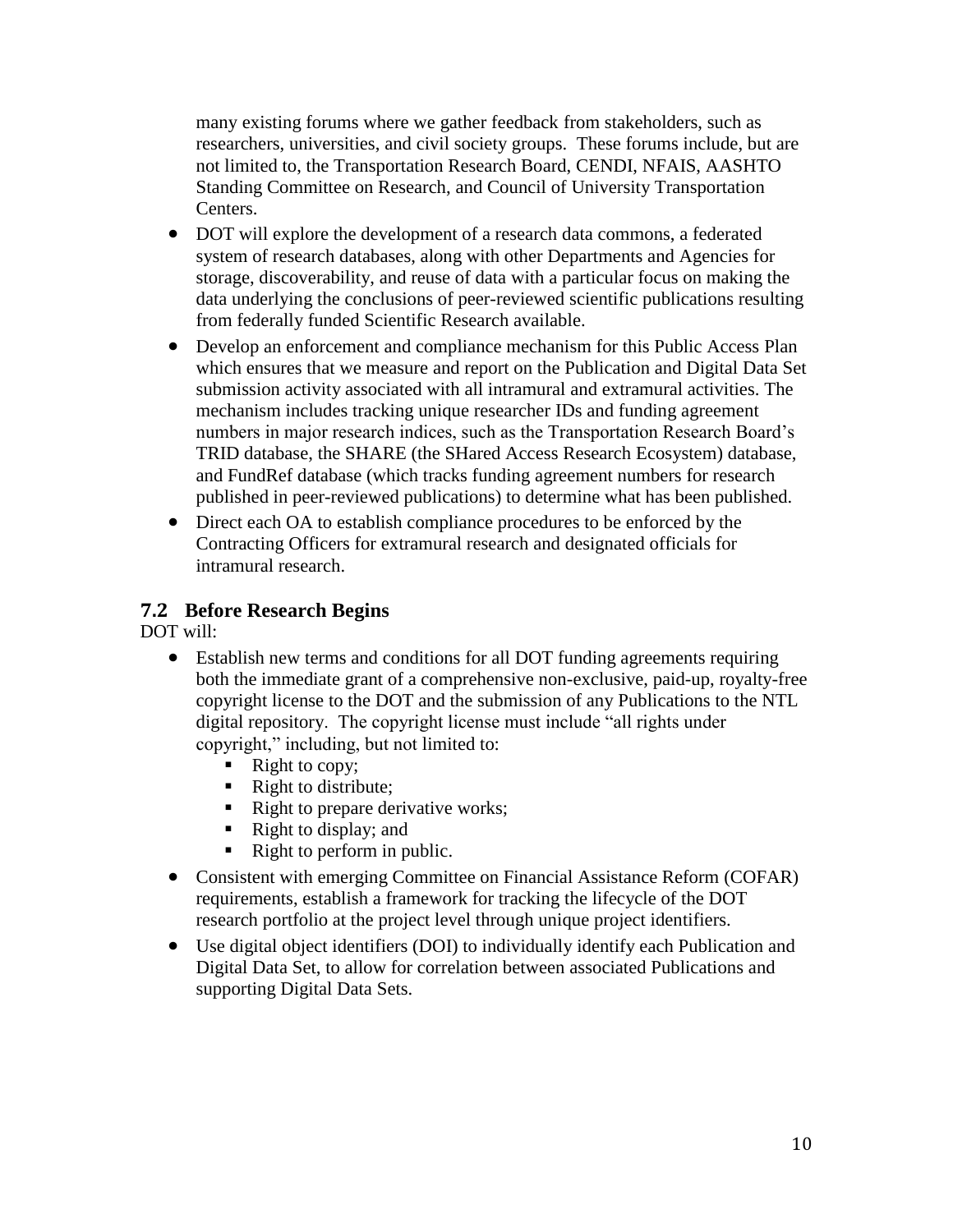- Require all researchers to obtain and report his or her unique ORCID (Open Researcher and Contributor  $ID$ <sup>7</sup> identification on submissions of research results to DOT and/or publishers.
- Require researchers to include the appropriate funding agreement number(s) on all submissions of research results to DOT and/or publishers.

#### **7.3 Submission**

#### **7.3.1 Publications**

In accordance with the Moving Ahead for Progress in the  $21<sup>st</sup>$  Century Act (Pub. L. 112-141), 49 USC 6304(a), NTL will become the central repository for research results and technical Publications of the Department (including Publications from extramural research conducted under DOT's research and development programs). The NTL digital repository meets the requirements of the OSTP memorandum as a tool to facilitate the easy public search, analysis of, and access to Publications arising from Scientific Research funded by the DOT.

DOT will develop guidance for awardees, sub-awardees, principal investigators and authors submitting manuscripts to peer-reviewed publications. Terms and conditions will require sub-awardees, principal investigators and authors to submit metadata and final peer-reviewed manuscripts upon acceptance for publication. NTL will make the metadata record publicly searchable on or before first publication without charge. NTL uses an international standard structured metadata format for interoperability and export in XML to enable compatibility with future search technology. After the embargo period, a link to the peer-reviewed manuscript will be available for public access without charge.

DOT will establish a step-by-step process for submission of Publications to the repository upon acceptance for publication. This will include submission of metadata describing authors, journals, and original publishers for any peer-reviewed articles subject to the terms of this plan. This metadata will be searchable and displayed in the records for the Publications in the NTL digital repository.

#### **7.3.2 Data**

For *intramural* research activities, both OMB's M-1313 and DOT Order 1351.34, *Departmental Data Release Policy* govern generation, management, and Public Access to digital research data that the DOT generates and that other parties provide to DOT, if the other parties seek to have DOT rely upon or disseminate that information or DOT decides to do so on its own. These policies together will effectively implement the provisions of the OSTP memorandum. DOT will clarify the requirements and responsibilities outlined under DOT Order 1351.34. DOT will evaluate existing industry capabilities to assign unique and persistent identifiers to intramural digital research data disseminated to the Public.

l

<sup>7</sup> [http://orchid.org](http://orchid.org/)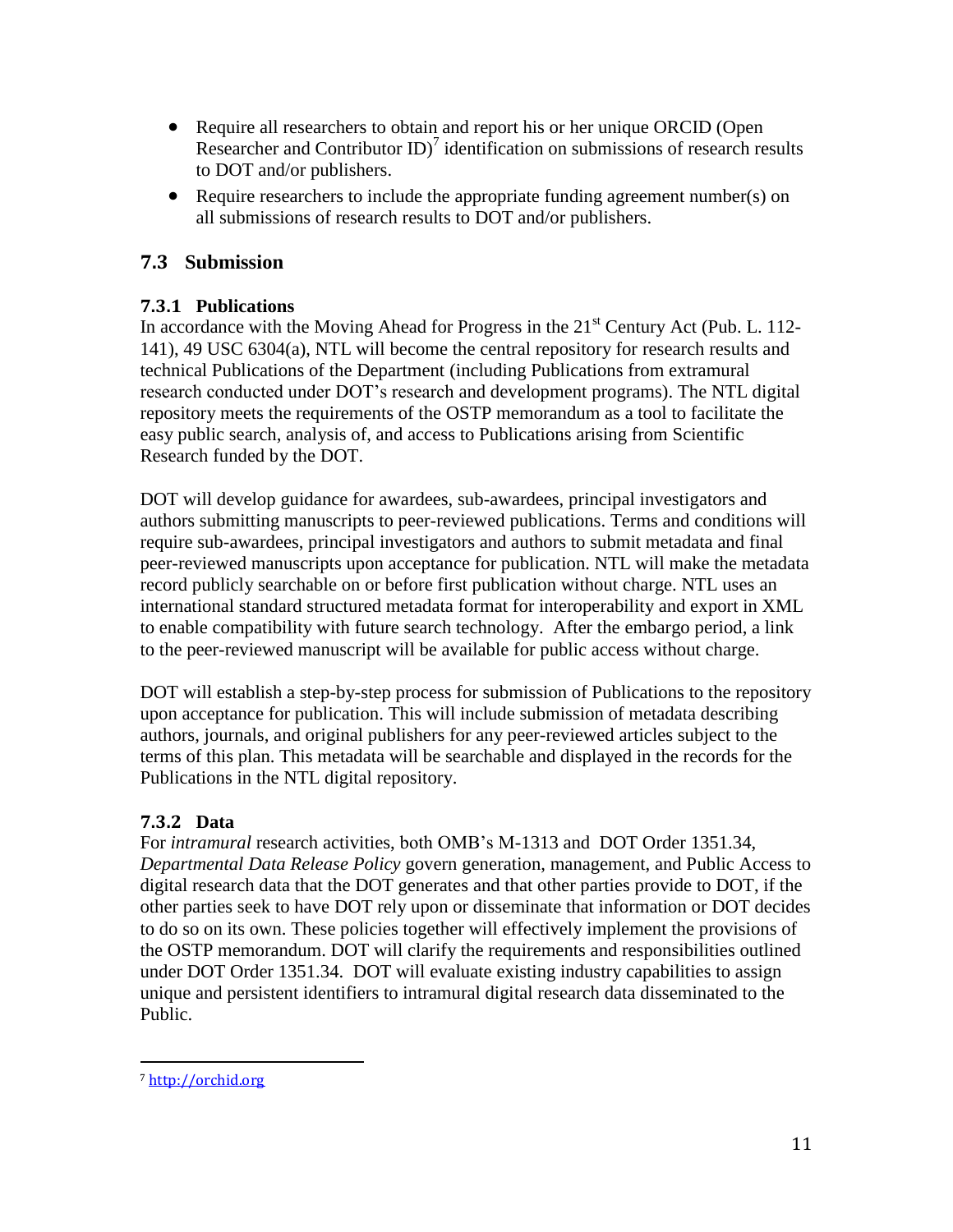For *extramural* research activities, DOT will develop new, standardized requirements for the Data Management Plans (DMPs) required of research funding recipients under DOTmanaged contracts, awards and other agreements.

DMPs will be required for submission in all intramural research activities and will be required to follow the same submission and approval requirements as those imposed on extramural research activities.

DOT will develop guidance on terms and conditions of awards that will ensure Public Access to Digital Data Sets. The ultimate decision regarding the approval of each Data Management Plan and Digital Data Set disposition will reside with the respective Operating Administration and Secretarial Offices funding the associated Scientific Research.

#### **7.3.3 Research Project Records**

DOT will develop step-by-step guidance for submitting Research Project Records with complete project descriptions to Transportation Research Board (TRB)'s Research-in-Progress (RiP) database. Project output/products and any documented impacts/outcomes resulting from research implementation will be submitted to USDOT Research Hub.

# **7.4 Management**

#### **7.4.1 Publications**

The DOT will use the NTL digital repository as a central portal to access full-text Scientific Research Publications and link to the DOT federated search capability.

The NTL digital repository system has the capability to store, organize, and manage collections; uses open architecture; integrates easily into DOT Operating Administrations' and Secretarial offices' websites; and adheres to industry standards for integration and interoperability. It will be expanded to search multiple DOT repositories of full-text Publications and enable monitoring of compliance with this plan.

### **7.4.2 Data**

The DOT will apply a consistent approach to the management of Digital Data Sets submitted and disseminated under the auspices of this plan.

*All* DOT intramural researchers and extramural research awardees will be required to develop a Data Management Plan that will identify whether and how they will provide for the long-term preservation of, and access to, Digital Data Sets associated with their research activities. Data Management Plans will:

- Describe the data that will be gathered in the course of the research project, including whether the data should be preserved for long-term access;
- Outline the standards and machine-readable formats that will be used in the course of the research project;
- Discuss the access policies that will apply to the data, so as to protect against the disclosure of identities, confidential business information, national security information, etc. and whether public use files may be generated from the data;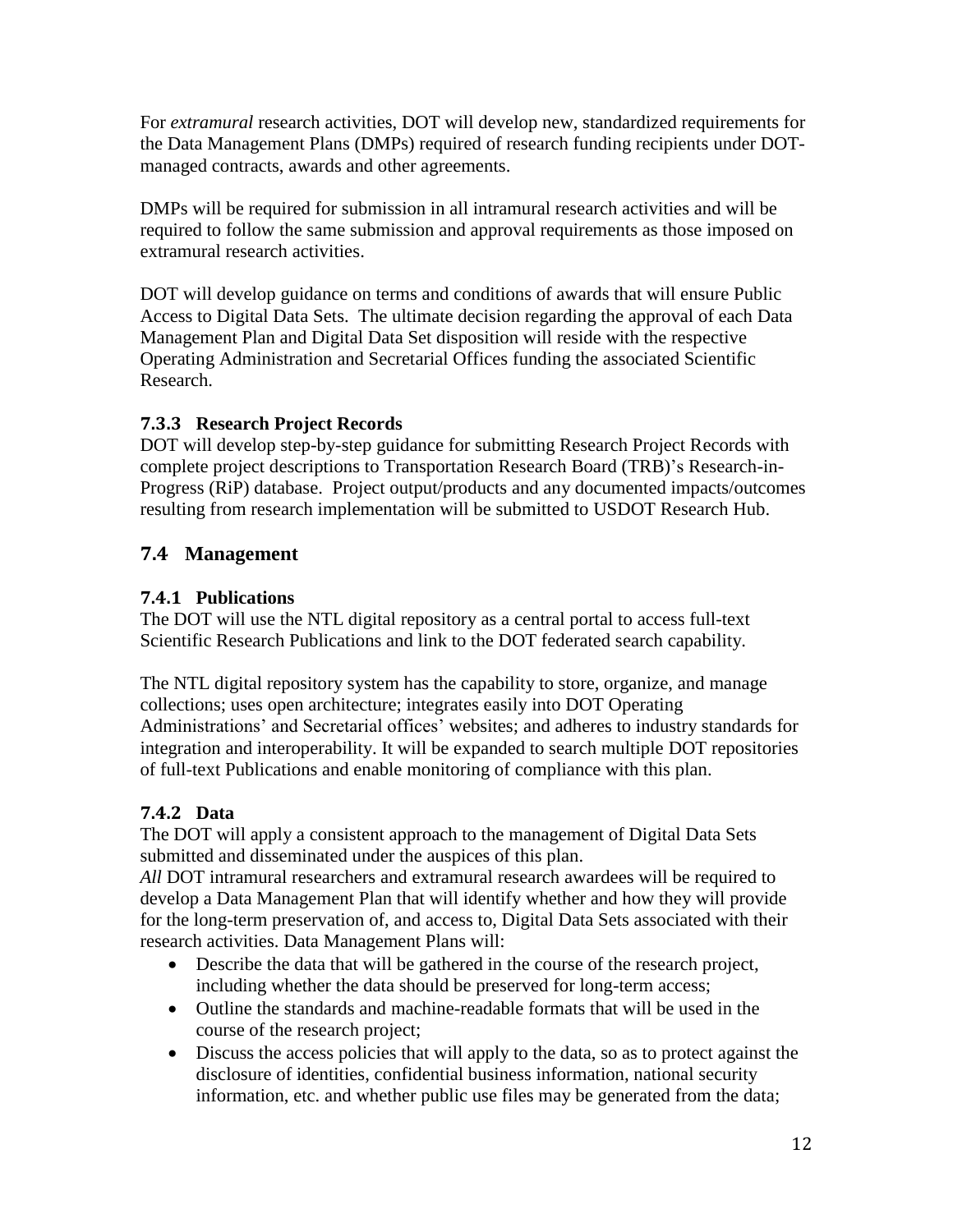- Discuss policies for re-use, re-distribution and derivative projects; and
- Outline plans for archiving and preservation, specifying where research data will be deposited, and specify that data will be deposited at the time of initial publication of any related peer-reviewed journal article.

Specifically, to ensure that the claims presented in peer-reviewed scholarly publications are verifiable and reproducible, Data Management Plans will include explicit requirements for depositing machine-readable data in public repositories, where appropriate and available.

In addition to the Data Management Plan requirements, intramural researchers must also comply with the requirements of DOT Order 1351.34, *Departmental Data Release Policy*.

To minimize costs, DOT will encourage researchers to use publicly accessible databases for the deposit of their data. DOT will develop guidance to assist researchers in identifying appropriate publicly accessible databases. The guidance will address:

- Minimum metadata requirements, including conformance/interoperability with the common core metadata required under the Open Data Policy<sup>8</sup>
- The ability of the repository to provide persistent identifiers for Digital Data Sets and the standards that a repository should follow for implementation of those identifiers
- The interaction among the awardee(s), the data repository, and the DOT grant manager to ensure that:
	- Data meet minimum quality standards
	- Data is appropriately evaluated for and secured to prevent disclosure of personally identifiable information, protect proprietary interests, confidentiality, and intellectual property rights
	- Data is licensed in a manner that encourages both access and reuse<sup>9</sup>
- The ability of the repository to provide for long-term access

To ensure a consistent approach between intramural and extramural digital research data with OMB Memorandum M-13-13, DOT will require that the metadata for scientific data will include, at a minimum, the common core metadata schema in use by the Federal government, found at<https://project-open-data.cio.gov/>Any dataset that is disseminated from a DOT-owned and operated archive will be inventoried in accordance with the DOT Data Dissemination Policy. For archives not operated by DOT, DOT will require that those archives be able to generate the common core and extensible metadata so that DOT can harvest inventory records for inclusion in its own public data listing and enterprise data inventory.

 $\overline{a}$ 

<sup>8</sup> OMB Memorandum M-13-13, available at:

<http://www.whitehouse.gov/sites/default/files/omb/memoranda/2013/m-13-13.pdf> <sup>9</sup> In accordance with the requirements of OMB Memorandum M-13-13, *ibid*.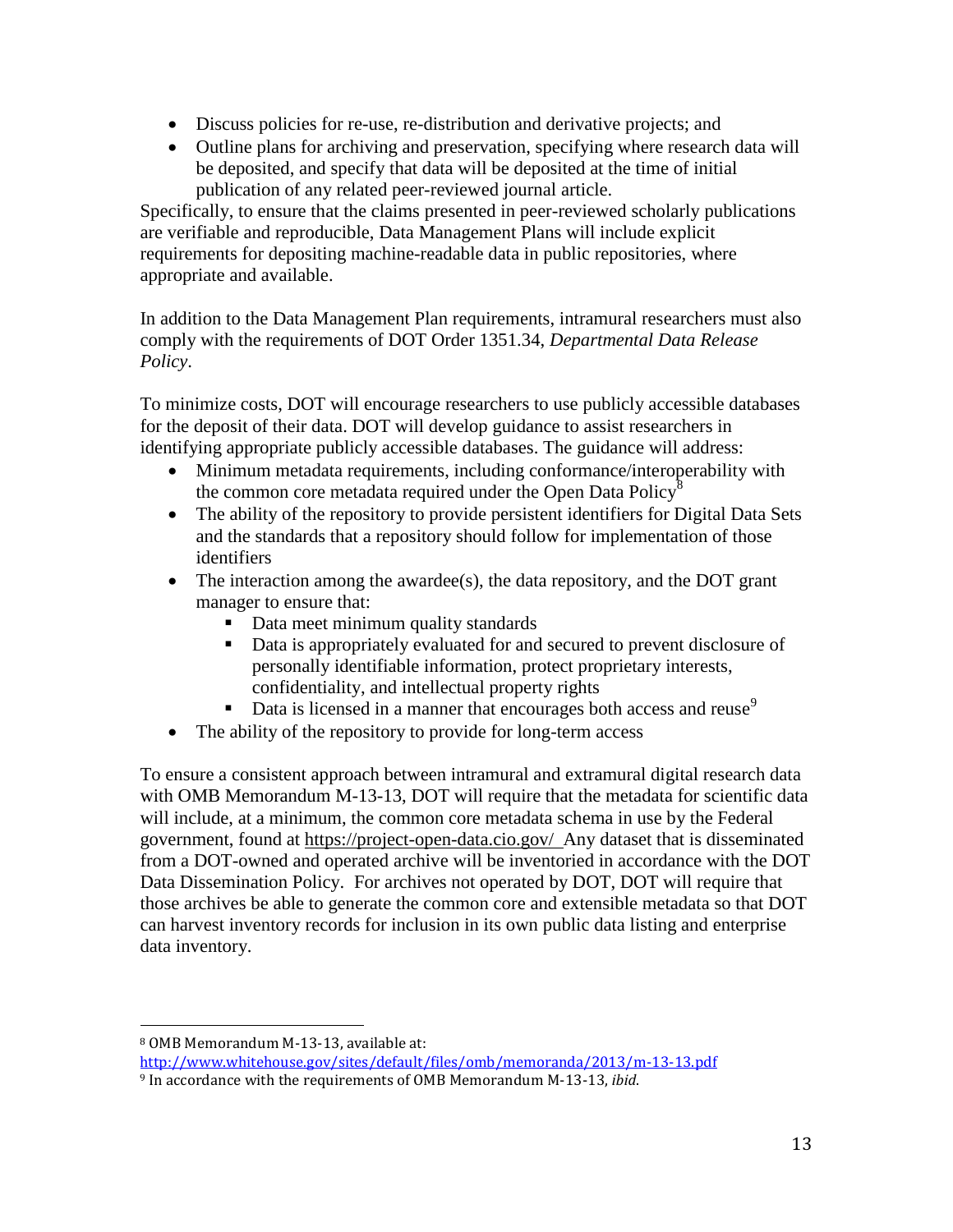As part of the data management plan requirement, DOT will include a section that addresses policies for reuse, redistribution and derivative products. To ensure a consistent approach between intramural and extramural digital research data DOT will use the standards laid out in OMB Memorandum M-13-13, which indicate a strong preference for the use of Creative Commons licenses. To facilitate attribution, DOT will indicate a strong preference for CC-BY or an equivalent license. In the case of intramural research datasets, DOT cannot require attribution of data because those data are a work of the federal government. Therefore, DOT will require such datasets be marked with some public domain dedication to affirmatively waive any attribution requirement to facilitate the widest possible reuse.

To facilitate identification, DOT data management plans will include a section that addresses plans for citation, archiving and preservation. These plans will be searchable and indexed in both the National Transportation Library Digital Repository and the Transportation Research Board's bibliographic index to transportation research. DOT will indicate a strong preference for archiving in a repository that provides Digital Object Identifiers (DOI) for datasets that are deposited without an identifier. Regardless of whether scientific datasets are produced under intramural or extramural research programs, all datasets will be provided a DOI. At this time, DOT has not determined its preferred dataset identification framework, but is evaluating solutions such as DataCite, Data-Pass, and the Data Document Initiative (DDI).

#### **7.4.3 Research Project Records**

The Transportation Research Board (TRB) is responsible for maintaining the Researchin-Progress (RiP) database. The Office of the Assistant Secretary for Research and Technology of DOT is responsible for maintaining the USDOT Research Hub.

#### **7.5 Access**

The DOT will explore and potentially implement varying levels of Public Access which at least allow for the ability to search, retrieve and analyze peer-reviewed Publications and Digital Data Sets.

The DOT will explore the potential use of varying levels of Public Access, such as:

- General User (a.k.a. a member of the general public) allow limited downloading, restricted crawling, and unlimited text- and data-mining rights
- Qualified User (a.k.a., government-funded researchers, archivists, librarians, individuals with an evidence-based need for unlimited mass downloading and/or crawling capability) – allow mass downloads (including dark archivists and mirror sites), unlimited crawling, unlimited text- and data-mining, and on a case-by-case basis, access to an otherwise restricted Digital Data Set.

DOT will explore the use of licensing terms and conditions to prevent unauthorized mass copying of scholarly publications.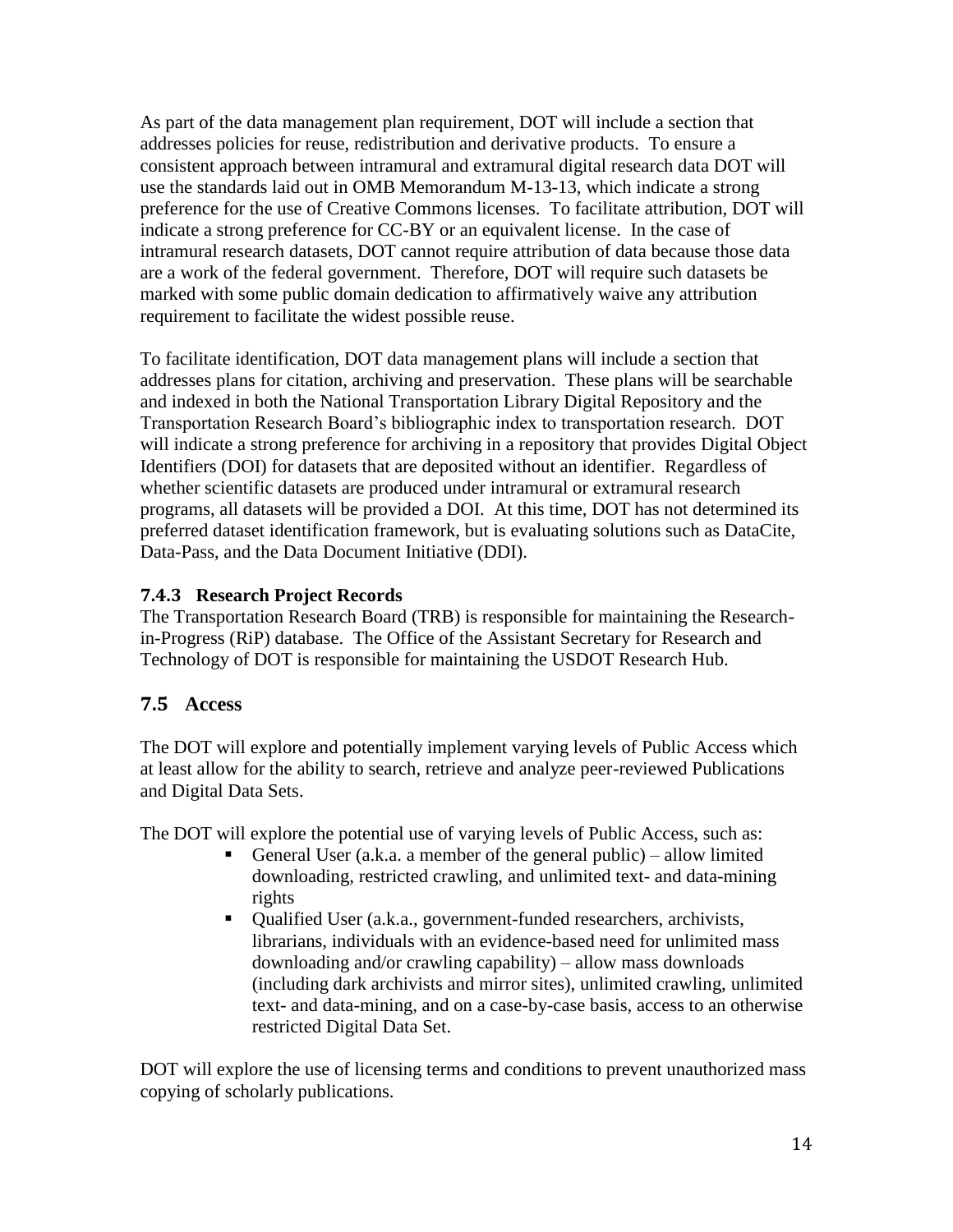The NTL digital repository will use best practices in digital preservation and search to optimize archiving, dissemination, and search features which will ensure long-term stewardship of the results of federally-funded research.

As a DOT system, the NTL digital repository complies with all statutory requirements of Section 508 of the Rehabilitation Act of 1973, which requires that all electronic and information technology (EIT) developed and maintained by the Department meets the accessibility standards of the legislation.

### **7.6 Preservation**

The DOT will expand NTL digital repository functionality to ensure the system meets trusted digital repository requirements for long-term preservation. DOT will explore opportunities to engage in digital preservation networks.

#### **7.6.1 Publications**

The DOT will ensure the permanent preservation and long term accessibility of Publications resulting from DOT-funded research and programs by:

- Adopting sound, non-proprietary preservation standards and archival formats for Publications and associated content.
- Developing practical backup, migration, and technology refreshing strategies.
- Partnering with other appropriate publication archives across the federal, academic, and business communities.

#### **7.6.2 Data**

The DOT will undertake similar activities to ensure the permanent preservation and long term accessibility of appropriate Digital Data Sets resulting from DOT-funded research. In evaluating DMP, DOT will take into account the relative value of long-term preservation and access of Digital Data Sets against the associated cost and administrative burden.

#### **7.6.3 Research Project Records**

Research Project Records will be retained in the Transportation Research Board's Research-in-Progress (RiP) database until six months after project completion, at which time they will be archived and no longer available to the public. The same project records will continue to be publicly available in the USDOT Research Hub.

# **8.0 Additional Information**

#### **8.1 Timeline**

On a going forward basis, the DOT anticipates the following activities in furtherance of the implementation of this plan. Unless specified otherwise, all dates are estimated:

 (REQUIRED) Submission of draft plan to OSTP/OMB/OIRA for review and approval – *June 10, 2013*;